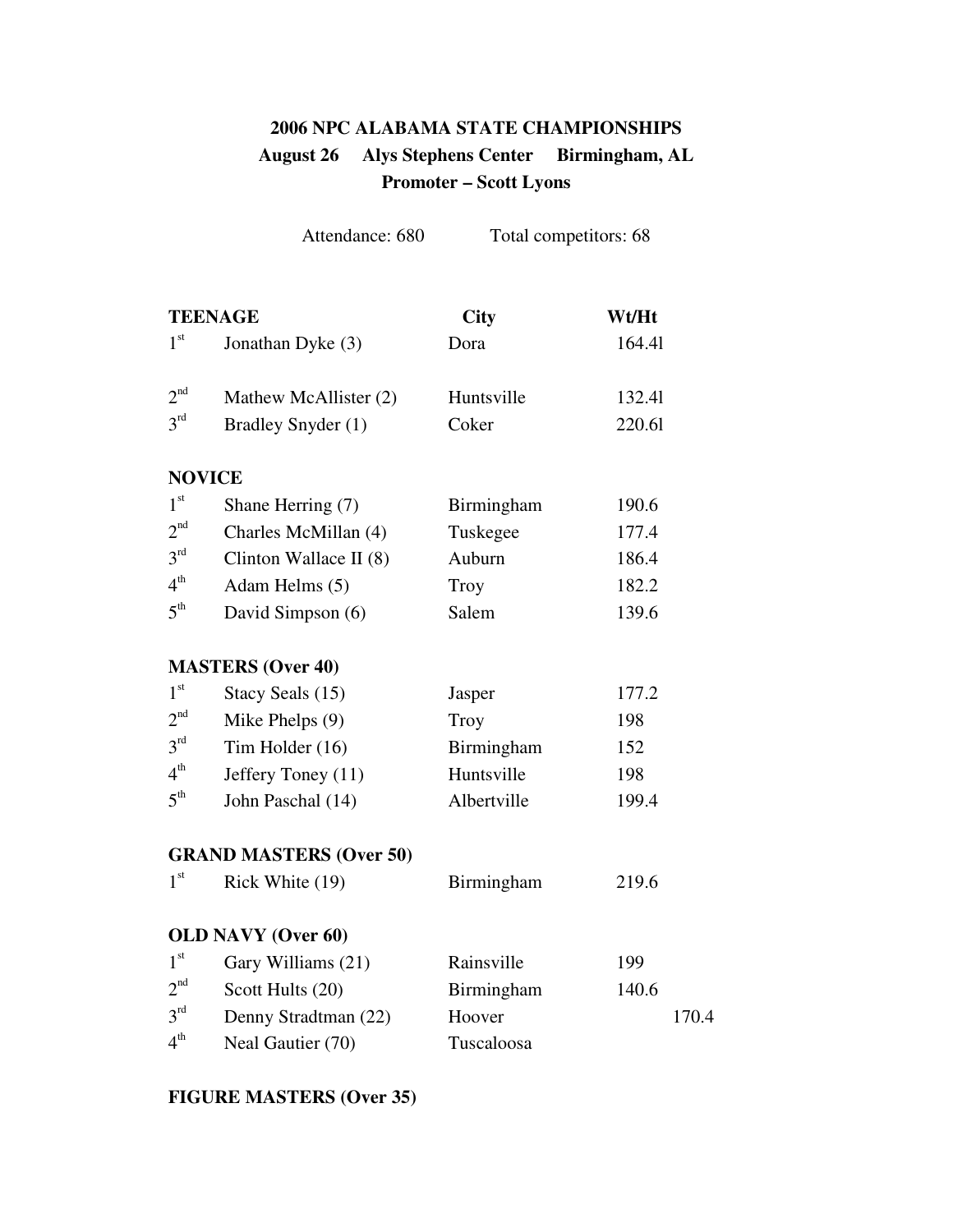| 1 <sup>st</sup> | Lisa Brown $(25)$     | Daphne     | 5'2''                  |
|-----------------|-----------------------|------------|------------------------|
| $2^{nd}$        | Kristine Johnson (23) | Birmingham | 5'9.5"                 |
| 3 <sup>rd</sup> | Dawn Wood (28)        | Mobile     | 5'5.75"                |
| 4 <sup>th</sup> | Debbie Darnell (27)   | Dothan     | 5'7''                  |
| 5 <sup>th</sup> | Adrienne Curry (24)   | Birmingham | $5^{\circ}6.5^{\circ}$ |

### **JUNIOR LIGHTWEIGHT**

| 1 <sup>st</sup> | Lee Simpson $(40)$         | Salem       | 141.2 |
|-----------------|----------------------------|-------------|-------|
|                 | <b>JUNIOR MIDDLEWEIGHT</b> |             |       |
| 1 <sup>st</sup> | $CC$ Mathews $(41)$        | <b>Troy</b> | 171.6 |
| 2 <sup>nd</sup> | Jonathan Cole (42)         | Dothan      | 171.4 |
| $3^{rd}$        | John Junkins (43)          | Florence    | 173   |
| 4 <sup>th</sup> | Jeremy Gardner (44)        | Cullman     | 173   |
| 5 <sup>th</sup> | Torey Boyd (45)            | Red Bay     | 156.6 |

## **JUNIOR LIGHT HEAVYWEIGHT**

| 1 <sup>st</sup> | Craig Eagle (49)   | <b>Horton</b> | 197.4 |
|-----------------|--------------------|---------------|-------|
| 2 <sup>nd</sup> | Danny Nalley (47)  | Elba          | 192.6 |
| 3 <sup>rd</sup> | Jeffery Toney (11) | Huntsville    | 198   |
| 4 <sup>th</sup> | Chris Waid (48)    | Vestavia      | 192.4 |
| 5 <sup>th</sup> | William Pine (17)  | <b>Semmes</b> | 187.6 |

## **JUNIOR HEAVYWEIGHT**

| 1 <sup>st</sup> | John Paschal (14)  | Albertville | 199.4  |
|-----------------|--------------------|-------------|--------|
| 2 <sup>nd</sup> | Cole Schmitt (10)  | Enterprise  | 217.8  |
| 3 <sup>rd</sup> | Bradley Snyder (1) | Coker       | 220.61 |

#### **OPEN WOMEN LIGHTWEIGHT**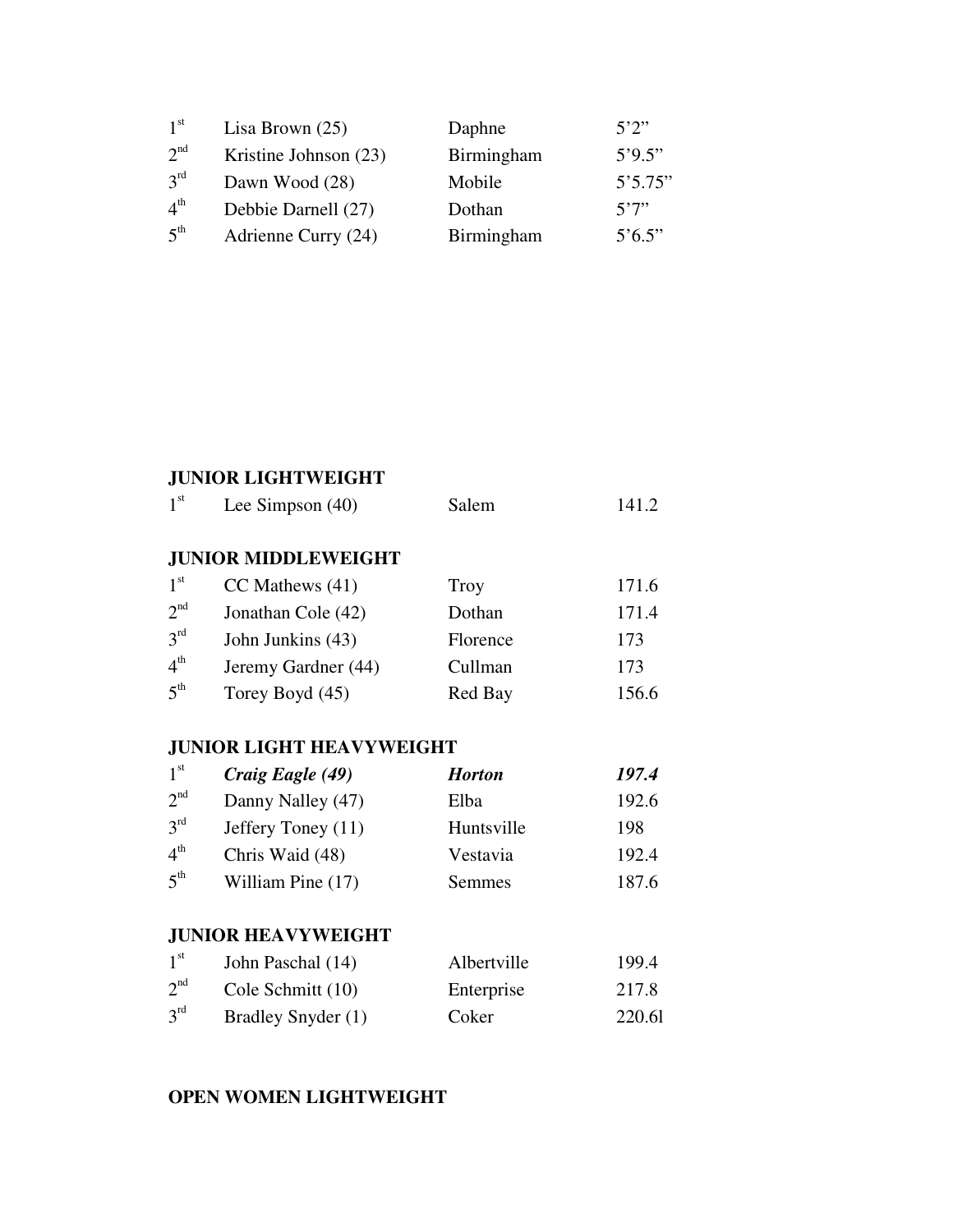| 1 <sup>st</sup> | Jill Calhoun (56)   | Dothan     | 122.6 |
|-----------------|---------------------|------------|-------|
| $2^{nd}$        | Connie Gardner (55) | Cullman    | 107.2 |
| 3 <sup>rd</sup> | Sonya Jones (54)    | Rainsville | 115.2 |

#### **OPEN WOMEN MIDDLEWEIGHT**

|  | $\mathbf{I}^{st}$ | Suzanne Williams (57) | <b>Pelham</b> | 144 |
|--|-------------------|-----------------------|---------------|-----|
|--|-------------------|-----------------------|---------------|-----|

#### **FIGURE SHORT**

| 1 <sup>st</sup> | Jackie Swaim (31)   | Jacksonville | 5'3''   |
|-----------------|---------------------|--------------|---------|
| 2 <sup>nd</sup> | Teresa Baggett (35) | Hoover       | 5'2''   |
| 3 <sup>rd</sup> | Dina Atha (34)      | Mobile       | 5'3.75" |
| 4 <sup>th</sup> | Deborah Odom (32)   | Summerdale   | 5'1''   |
| 5 <sup>th</sup> | Lisa Brown $(25)$   | Daphne       | 5'2''   |

## **FIGURE MEDIUM**

| $I^{st}$        | <b>Heather Henslee (37)</b> | <b>Gadsden</b> | 5'5''   |
|-----------------|-----------------------------|----------------|---------|
| 2 <sup>nd</sup> | Kristi Pugh (36)            | Tuscaloosa     | 5'5.5"  |
| 3 <sup>rd</sup> | Dawn Wood (28)              | Mobile         | 5'5.75" |
| 4 <sup>th</sup> | Lorrie Davis (38)           | Huntsville     | 5'6''   |

#### **FIGURE TALL**

| 1 <sup>st</sup> | Whitney Zamsky (39)   | Jacksonville | 5'73/4"                |
|-----------------|-----------------------|--------------|------------------------|
| $2^{nd}$        | Kristine Johnson (23) | Birmingham   | 5'9.5"                 |
| 3 <sup>rd</sup> | Debbie Darnell (27)   | Dothan       | 5'7''                  |
| 4 <sup>th</sup> | Adrienne Curry (24)   | Birmingham   | $5^{\circ}6.5^{\circ}$ |

#### **OPEN MEN BANTAMWEIGHT**

| 1 <sup>st</sup> | Michael Smith (58) | Alabaster | 137.4 |
|-----------------|--------------------|-----------|-------|
|-----------------|--------------------|-----------|-------|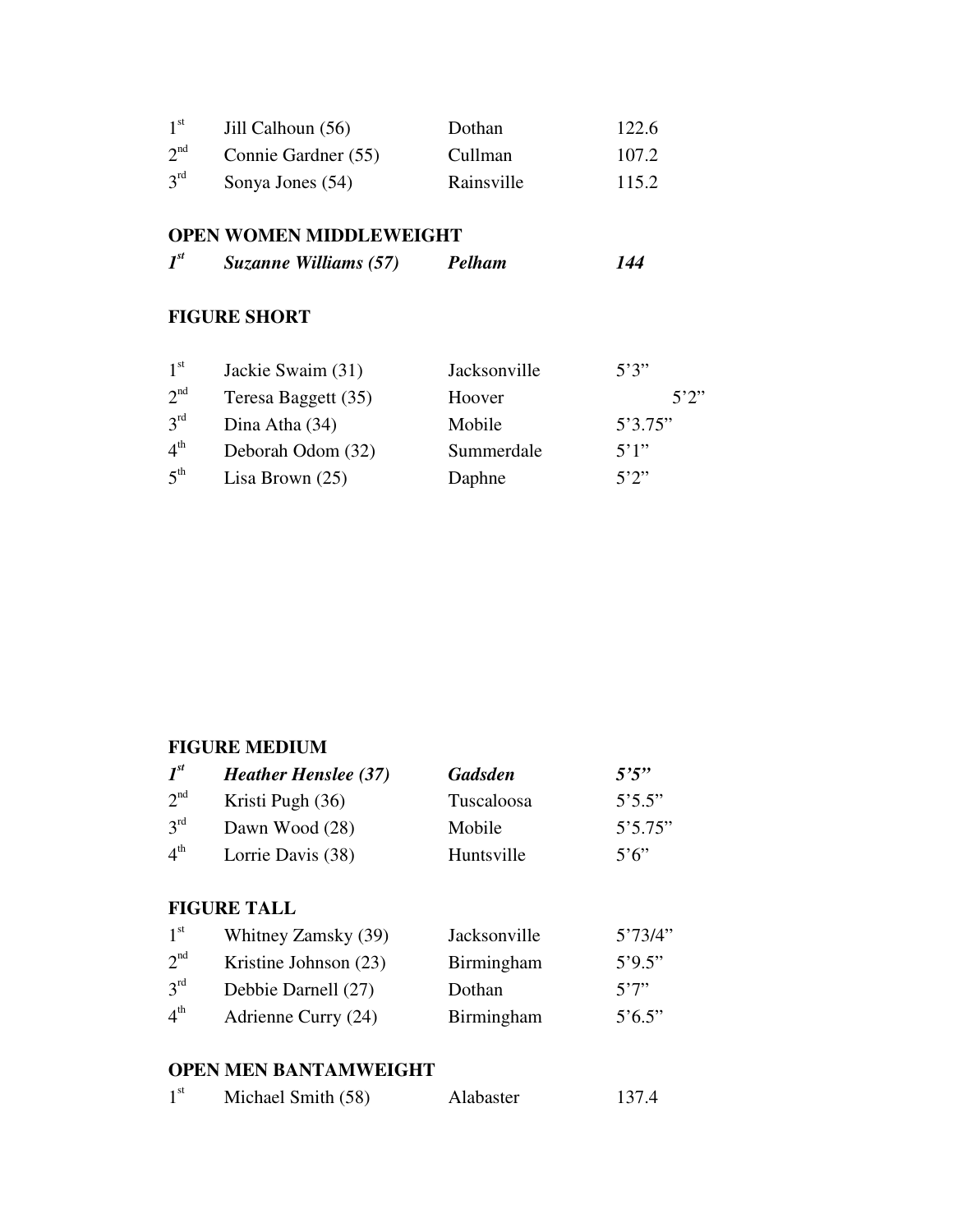| 2 <sup>nd</sup> | Mathew McAllister (2)        | Huntsville | 132.41 |
|-----------------|------------------------------|------------|--------|
| 3 <sup>rd</sup> | Scott Hults (20)             | Birmingham | 140.6  |
|                 |                              |            |        |
|                 | <b>OPEN MEN LIGHTWEIGHT</b>  |            |        |
| 1 <sup>st</sup> | Tim Holder $(16)$            | Birmingham | 152    |
|                 |                              |            |        |
|                 | <b>OPEN MEN MIDDLEWEIGHT</b> |            |        |
| 1 <sup>st</sup> | Joel Heath (61)              | Birmingham | 159.6  |
| $2^{nd}$        | Ron Taylor (62)              | Huntsville | 166    |
| 3 <sup>rd</sup> | Ali Washington (63)          | Birmingham | 172.6  |
| 4 <sup>th</sup> | Byron White (60)             | Huntsville | 175.4  |
| 5 <sup>th</sup> | Elton Hale (64)              | Cullman    | 175    |

#### **OPEN MEN LIGHT HEAVYWEIGHT**

| $I^{st}$        | <b>Stacy Seals (15)</b> | <b>Jasper</b> | 177.2 |
|-----------------|-------------------------|---------------|-------|
| 2 <sup>nd</sup> | Stephen Henslee (67)    | Gadsden       | 189.6 |
| $3^{\text{rd}}$ | Mike Phelps $(9)$       | Troy          | 198   |
| $4^{\text{th}}$ | Terry Biddy (68)        | Prattville    | 187.6 |
| $5^{\text{th}}$ | Stephen Merchant (66)   | Tuscaloosa    | 196.4 |

# **OPEN MEN HEAVYWEIGHT**

| 1 <sup>st</sup> | Todd Elder (69) | Tuscaloosa | 208 |
|-----------------|-----------------|------------|-----|
|-----------------|-----------------|------------|-----|

**\*Overall Winner** ( ) Competitor Number